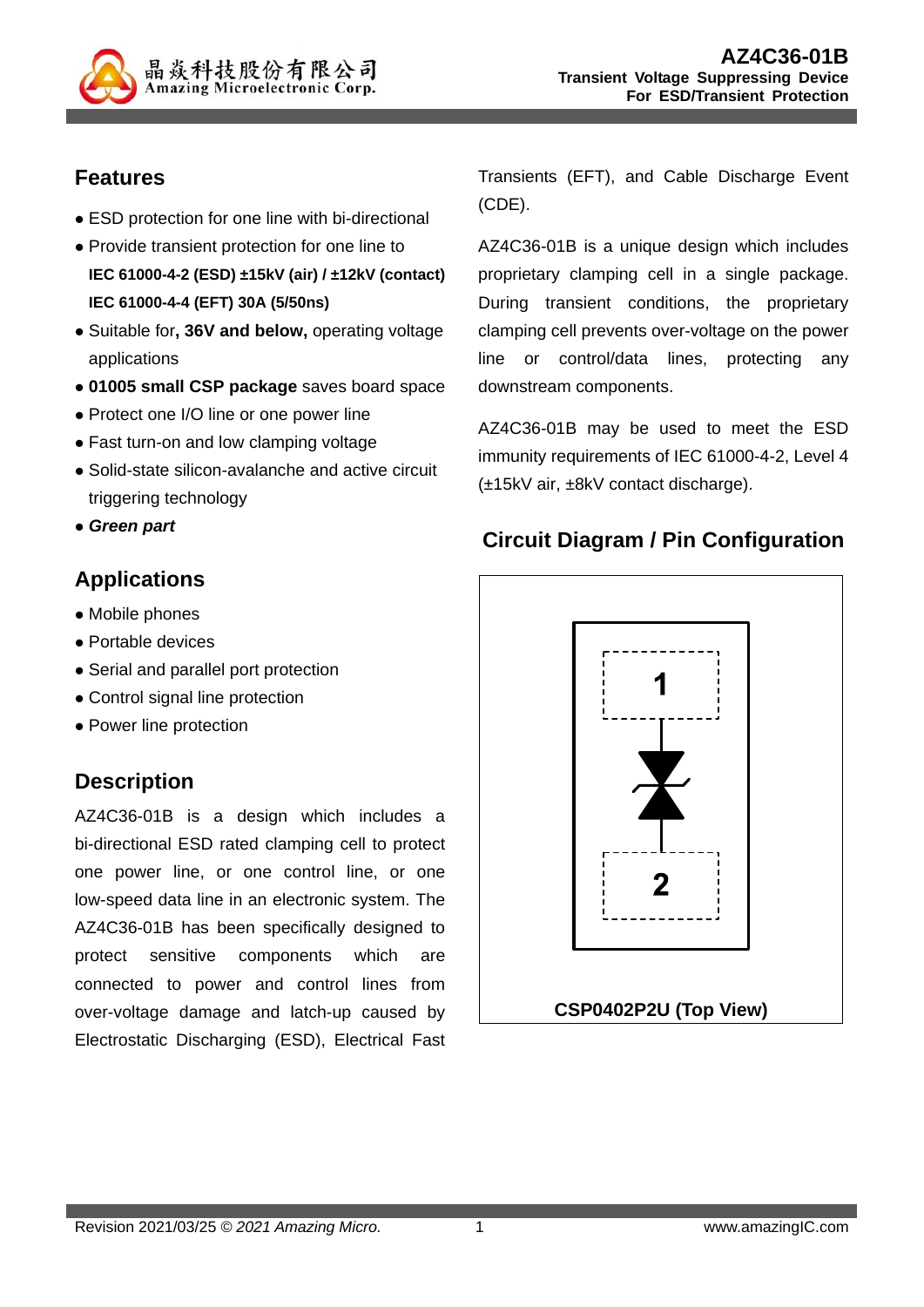

## **Specifications**

| Absolute Maximum Ratings ( $T_A$ = 25°C, unless otherwise specified) |                                |                 |              |  |
|----------------------------------------------------------------------|--------------------------------|-----------------|--------------|--|
| <b>Parameter</b>                                                     | <b>Symbol</b>                  | Rating          | <b>Unit</b>  |  |
| <b>Operating Voltage</b>                                             | $V_{DC}$                       | ±39.6           |              |  |
| ESD per IEC 61000-4-2 (Air)                                          | $V_{ESD-1}$                    | ±15             | k٧           |  |
| ESD per IEC 61000-4-2 (Contact)                                      | $V_{ESD-2}$                    | ±12             |              |  |
| <b>Lead Soldering Temperature</b>                                    | ${\mathsf T}_{\text{\rm SOL}}$ | 260 (10 sec.)   | $^{\circ}$ C |  |
| <b>Operating Temperature</b>                                         | $\mathsf{T}_{\mathsf{OP}}$     | $-55$ to $+125$ | $^{\circ}C$  |  |
| Storage Temperature                                                  | ${\sf T}_{\text{STO}}$         | $-55$ to $+150$ | $^{\circ}$ C |  |

| <b>Electrical Characteristics</b>               |                         |                                                                      |       |            |            |             |
|-------------------------------------------------|-------------------------|----------------------------------------------------------------------|-------|------------|------------|-------------|
| <b>Parameter</b>                                | Symbol                  | <b>Condition</b>                                                     | Min   | <b>Typ</b> | <b>Max</b> | <b>Unit</b> |
| <b>Reverse Stand-Off</b><br>Voltage             | <b>V</b> <sub>RWM</sub> | $T = 25 °C$ .                                                        | $-36$ |            | 36         | V           |
| Reverse Leakage<br>Current                      | $I_{\text{Leak}}$       | $V_{RWM} = \pm 36V$ , T = 25 °C.                                     |       |            | 100        | nA          |
| Reverse Breakdown<br>Voltage                    | $V_{BV}$                | $I_{\text{BV}} = 1 \text{mA}$ , T = 25 °C.                           | 40    |            | 48         | $\vee$      |
| <b>ESD Clamping</b><br>Voltage (Note 1)         | $VCL-ESD$               | IEC 61000-4-2 +8kV ( $I_{TLP}$ =<br>16A), contact mode, $T = 25$ °C. |       | 66         |            | $\vee$      |
| <b>ESD Dynamic</b><br><b>Turn-on Resistance</b> | $R_{\text{dynamic}}$    | IEC 61000-4-2 0~+8kV, contact<br>mode, $T = 25$ °C.                  |       | 1.3        |            | $\Omega$    |
| Channel Input<br>Capacitance                    | $C_{IN}$                | $V_R = 0V$ , f = 1MHz, T = 25 °C.                                    |       | 4.3        | 6          | pF          |

Note 1: ESD Clamping Voltage was measured by Transmission Line Pulsing (TLP) System.

TLP conditions:  $Z_0 = 50\Omega$ ,  $t_p = 100$ ns,  $t_r = 1$ ns.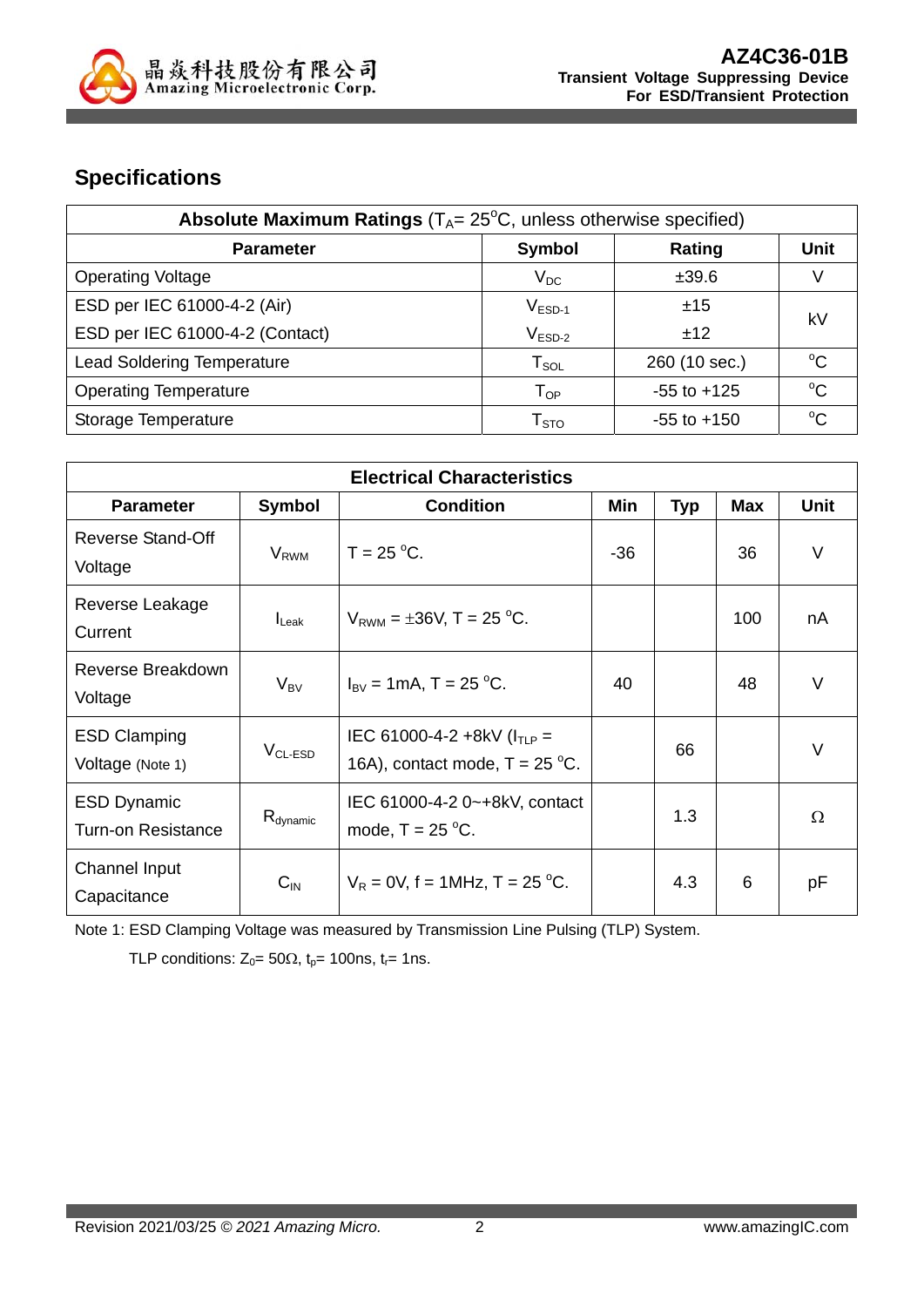

# **Typical Characteristics**

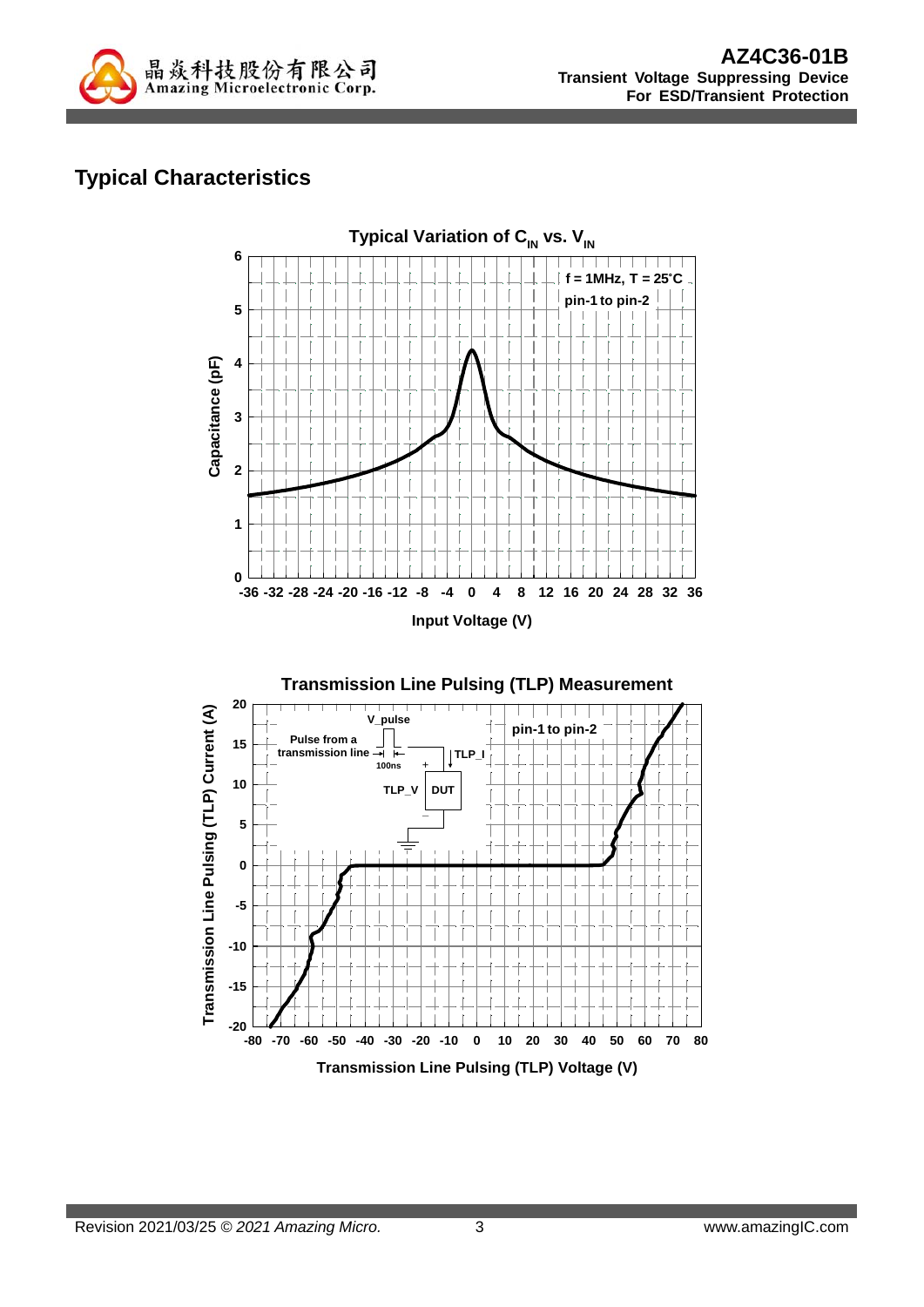

## **Application Information**

The AZ4C36-01B is designed to protect one line against system ESD/EFT pulses by clamping it to an acceptable reference. It provides bi-directional protection.

The usage of the AZ4C36-01B is shown in Fig. 1. Protected line, such as data line, control line, or power line, is connected to pin 1. The pin 2 is connected to a ground plane on the board. In order to minimize parasitic inductance in the board traces, all path lengths connected to the pins of AZ4C36-01B should be kept as short as possible.

In order to obtain enough suppression of ESD induced transient, a good circuit board is critical. Thus, the following guidelines are recommended:

- Minimize the path length between the protected lines and the AZ4C36-01B.
- Place the AZ4C36-01B near the input terminals or connectors to restrict transient coupling.
- The ESD current return path to ground should be kept as short as possible.
- Use ground planes whenever possible.
- NEVER route critical signals near board edges and near the lines which the ESD transient easily injects to.



**Fig. 1 ESD protection scheme by using AZ4C36-01B.**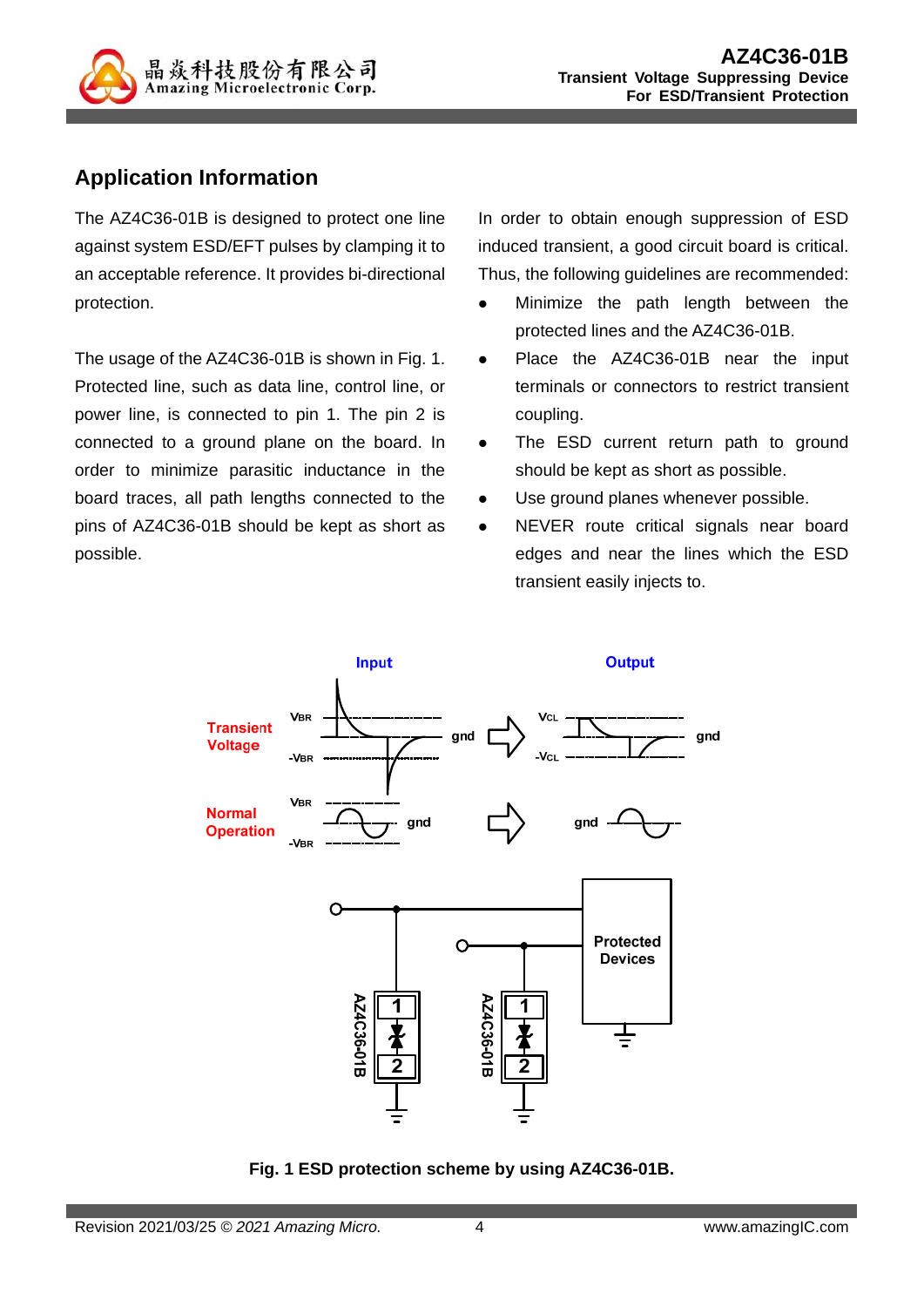

### **Mechanical Details CSP0402P2U Package Diagrams**



|                | <b>Millimeters</b> |          |       |  |  |
|----------------|--------------------|----------|-------|--|--|
| <b>Symbol</b>  | Min.               | Nom.     | Max.  |  |  |
| Е              | 0.415              | 0.440    | 0.465 |  |  |
| D              | 0.210              | 0.235    | 0.260 |  |  |
| A              | 0.145              | 0.170    | 0.195 |  |  |
| A <sub>1</sub> | 0.008              | 0.011    | 0.014 |  |  |
| b <sub>1</sub> | 0.084              | 0.090    | 0.096 |  |  |
| b2             | 0.149              | 0.155    | 0.161 |  |  |
| e <sub>1</sub> |                    | 0.270BSC |       |  |  |

**Package Dimensions** 

#### **SIDE VIEW**



#### **BOTTOM VIEW**



### **Land Layout**



#### Notes:

This LAND LAYOUT is for reference purposes only. Please consult your manufacturing partners to ensure your company's PCB design guidelines are met.